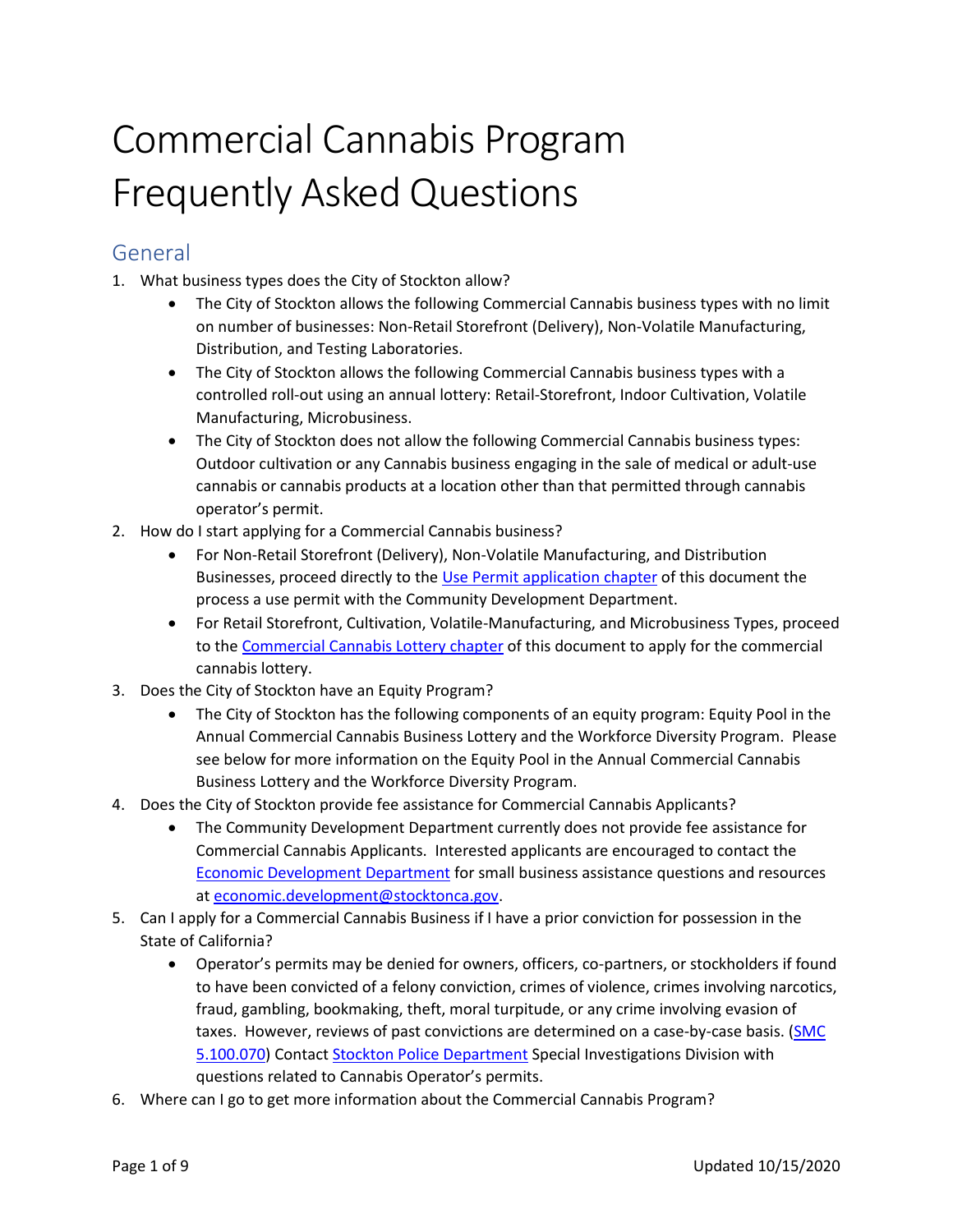- The [City of Stockton's Commercial Cannabis Website](http://stocktonca.gov/government/departments/communityDevelop/cdPlanMedCan.html) contains up-to-date information, announcements, and materials related to the Commercial Cannabis program. For questions, please contact [CannabisReg@stocktonca.gov.](mailto:CannabisReg@stocktonca.gov)
- The State of California's [Bureau of Cannabis Control,](https://bcc.ca.gov/) Cal Cannabi[s Cultivation regulations,](http://calcannabis.cdfa.ca.gov/) and the Department of Public Health [division on Cannabis Manufacturing](https://www.cdph.ca.gov/Programs/CEH/DFDCS/MCSB/Pages/MCSB.aspx) contain resources on state legislation, starting a commercial cannabis business, and other resources for business owners and residents.
- To receive notifications for future news, email [CannabisReg@stocktonca.gov](mailto:CannabisReg@stocktonca.gov) and provide email address.

## <span id="page-1-0"></span>Lottery Application

- 1. How can I apply for the lottery?
	- The Lottery application is available at online during the application period. Applicants may download and fill out the pdf. Applications are only accepted via email in PDF format with all attachments included. Please, email all applications and materials to [CannabisLottery@stocktonca.gov.](mailto:CannabisLottery@stocktonca.gov)
- 2. Is there a fee required to submit a Commercial Cannabis Lottery Application?
	- There is currently no fee required to submit a Commercial Cannabis Lottery Application.
- 3. Do I need to have a location to submit an application?
	- A physical location for your commercial cannabis business is not required for entry in the Commercial Cannabis Lottery. If awarded, a physical location is required prior to submitting a Planning Application for the proposed project.
- 4. What is required to submit an application?
	- General pool applicants must submit proof of business structure type.
	- Equity pool applicants must submit proof of business structure type AND all proof of equity eligibility requirements including proof of residency and Equity Eligibility.
- 5. What is required as proof of business structure type?
	- A California Secretary of State identification number, LLC number, Corporation Number, or other notarized agreement of partnership is required, depending on the business type.
	- Applicants who are applying as a sole proprietorship are required to submit the Sole Proprietorship form and a California Notary Acknowledgement. These documents are available on our website during the application period.
- 6. Can I enter multiple applications?
	- There is a limit of one application per person.
- 7. I am listed as a business owner in multiple applications, can I still apply?
	- There is a limit of one application per person per business. All business owners are considered as applicants under one application.

## Equity Applicants in the Lottery

- 1. Can I enter as an Equity Applicant?
	- Applicants who meet each of the following criteria are eligible for the Equity pool of the lottery:
		- o Resident of Stockton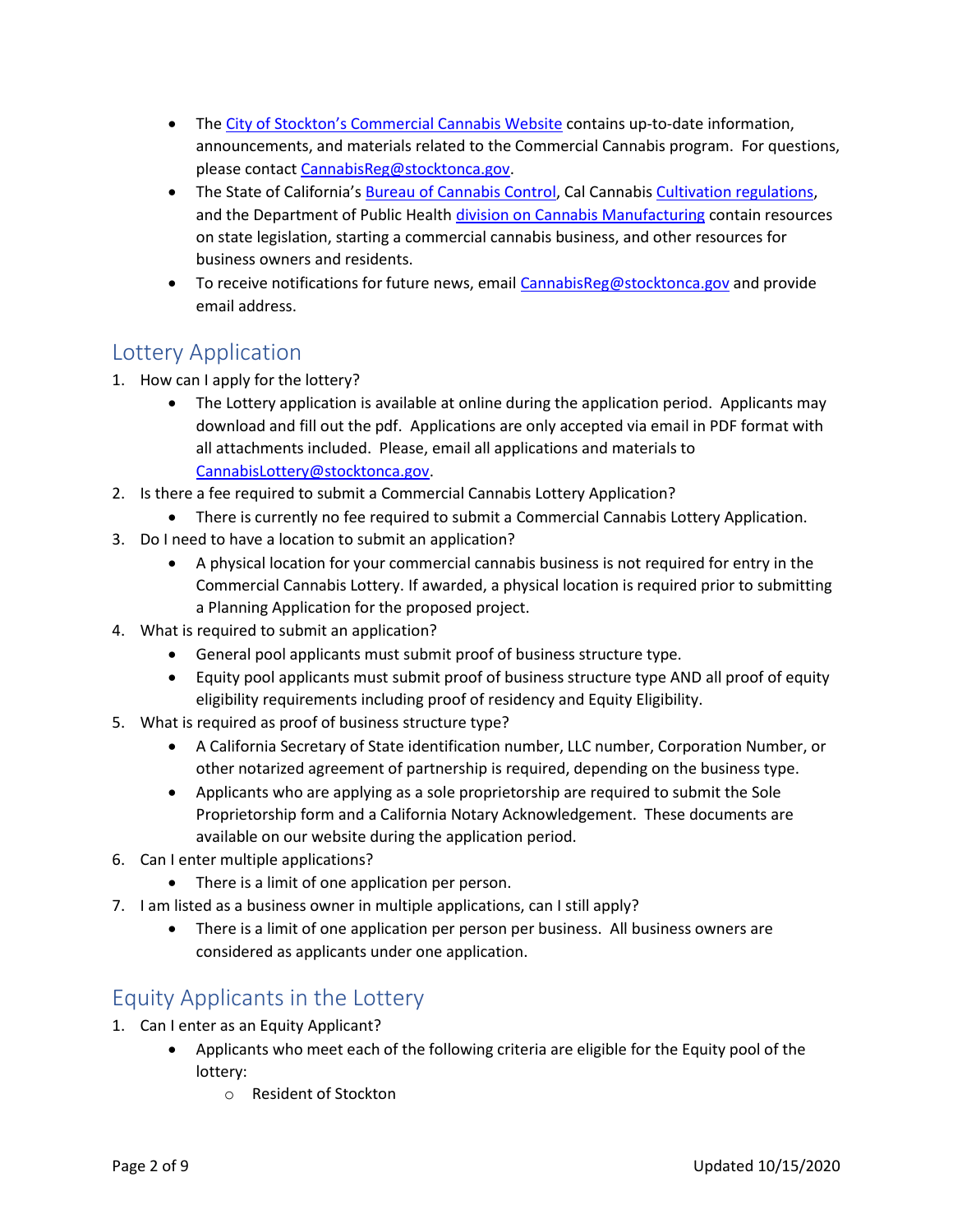- o 50% owner of the business, AND
- o One Equity Eligibility requirement (SB 535, Op Zone, HUD area, MBE, WBE)
- 2. What is required as proof of Residency in the City of Stockton?
	- Driver's license, utility bill statements, lease agreement, or other form of identification scanned to a PDF and attached to the application.
- 3. What is required as proof of 50% ownership of the business?
	- Proof of business structure type that falls under the above requirements, that indicates the applicant is a 50% owner.
	- If the applicant is applying as a sole proprietor, then the Sole Proprietorship form and signed and Notarized Acknowledgement is required.
- 4. What is required for proof of the Equity Eligibility Requirement?
	- For the SB 535 and Opportunity zone requirements, a screen capture of the address from the application and the proof of residency landing in the SB 535 Area or Opportunity Zone address search websites.
	- For the HUD Area requirement, proof of 80% of Area Median Income (AMI) according to the US Department of Housing and Urban Development's Annual AMI index for the City of Stockton Area. Eligible applicants can submit the following as proof of eligibility requirement: previous year's tax returns, eligibility letters from San Joaquin County Human Services, Section 8, or Medicaid for those who do not file taxes.
	- For the Minority Business Enterprises and Women's Business Enterprise, the scanned certificate of completion of a Minority Business Enterprise or Women's Business Enterprise Certification program will qualify as proof of eligibility requirement.
- 5. I entered as an Equity applicant, but I do not meet the qualifications. Will my application be denied?
	- If the equity requirements are not met, but the application qualifies for the general pool, the application will be entered into the general pool automatically. A confirmation email with information on application status will be sent to the email listed on the application.

## Lottery Screening Process

- 1. How do I know if my application has been received?
	- You will receive a confirmation email which will include a confirmation number by the notification screening date. The application information will ONLY be sent to the email address listed on the application. Please ensure that the email address is printed clearly and entered correctly.
- 2. How do I know if my application has been approved?
	- If your application has been approved, you will receive your lottery number via email. If your application has been denied, you will receive notice via email. The application information will ONLY be sent to the email address listed on the application. Please ensure that the email address is printed clearly and entered correctly.
- 3. When will I receive my lottery number?
	- You will receive a confirmation email with information on your application by the screening notification date. The application information will ONLY be sent to the email address listed on the application. Please ensure that the email address is printed clearly and entered correctly.
- 4. I entered as an Equity applicant, but I don't meet the qualifications. Will my application be denied?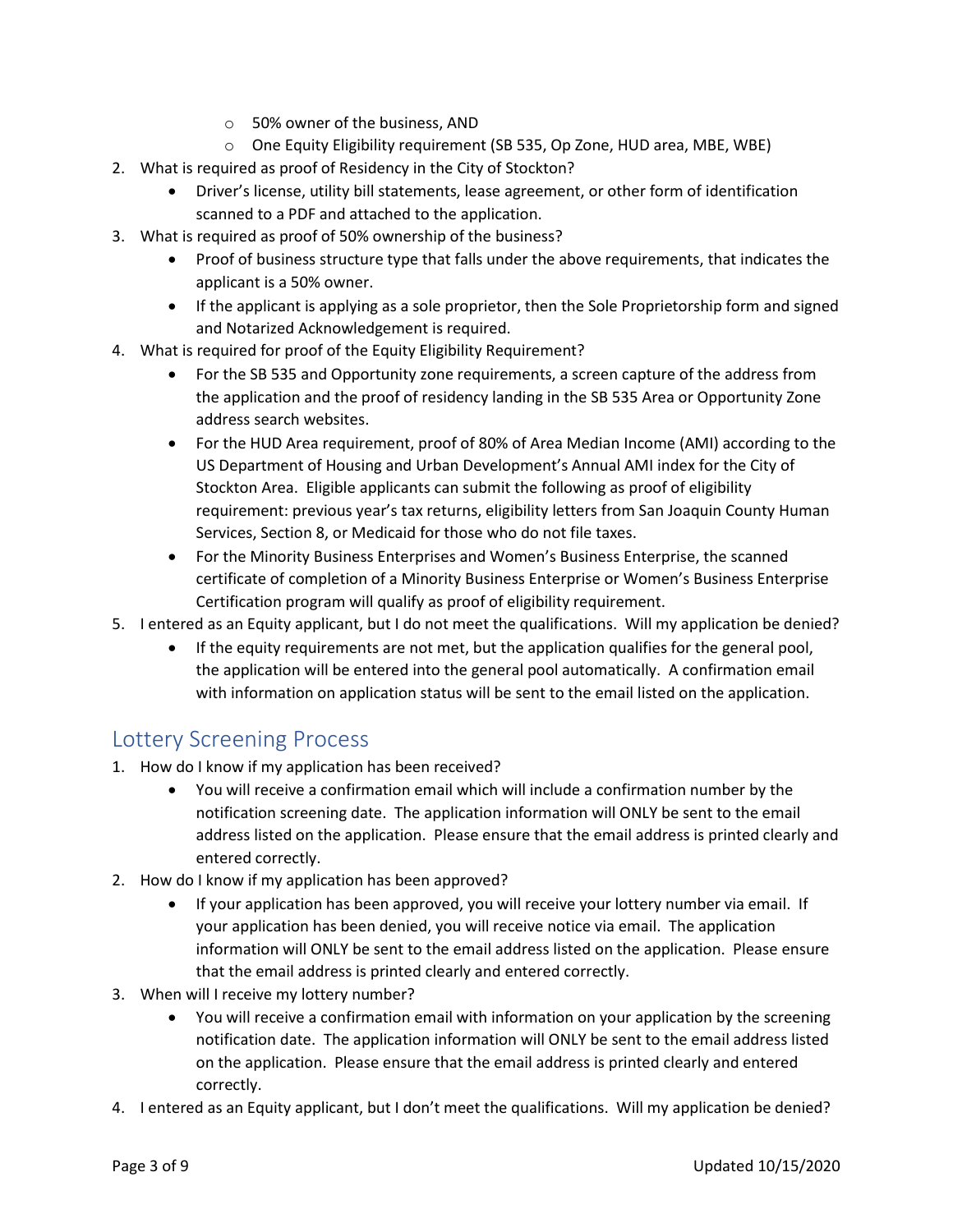• If you do not meet the equity requirements, but you meet the requirements for the general pool, your application will be entered into the general pool automatically. The confirmation email with information on your application will contain whether your application has been denied or approved.

### Lottery Drawing

- 1. Where can I view the lottery drawing?
	- The Lottery drawing will be uploaded to the City's website within one week of holding the lottery. If you are interested in obtaining meeting invitation log-in information, please email [CannabisReg@stocktonca.gov](mailto:CannabisReg@stocktonca.gov) to be added to the notification list.
- 2. Can I win multiple business types in the lottery?
	- Yes. There is no limit to the amount of business types that you can apply for on the application, and you are issued a lottery number for each business type.
- 3. How do I know if I won the lottery?
	- Winning Lottery numbers will be posted on the Commercial Cannabis website within one week of conducting the lottery. Lottery winners will be contacted by the email address listed on their application.
- 4. Can I enter the lottery for next year?
	- Yes. All lottery applicants can apply for the next Commercial Cannabis Lottery.
- 5. Can I transfer my winning lottery application to someone else?
	- No. The winner of the Commercial Cannabis Lottery is the only person who can apply for a land use permit, business license, and Operator's permit for the business type won through the lottery.
	- Once the process for Operators permit and Business licenses are approved and compliant with the City of Stockton, the applicant may issue amendments to the business license and Operators permit.
	- The approved land use permit cannot be transferred from one address to another.

## Commercial Cannabis Business Locations

- 1. Where can I operate my commercial cannabis business?
	- For more information on Zoning and Location requirements, visit our Maps & Allowable [Zoning Districts page](http://stocktonca.gov/government/departments/communityDevelop/cdPlanCanMap.html) on the Commercial Cannabis Website.
- 2. Can I operate a Commercial Cannabis Business out of my home or out of a vehicle?
	- Commercial Cannabis Businesses are **NOT** permitted in Residential zones, (Includes Residential Estates, Low Density Residential, Medium Density Residential, High Density Residential) and Public Facilities Zones. For More information on Zoning and Location requirements, visit ou[r Maps & Allowable Zoning Districts](http://stocktonca.gov/government/departments/communityDevelop/cdPlanCanMap.html) page on our Commercial Cannabis Website.
	- Currently, the City of Stockton does not allow mobile vendors for Commercial Cannabis Businesses. The State of California Business and Professions Code [\(Section 260051.5\)](javascript:submitCodesValues() requires a Premise for Commercial Cannabis Businesses.
- 3. What are the location requirements?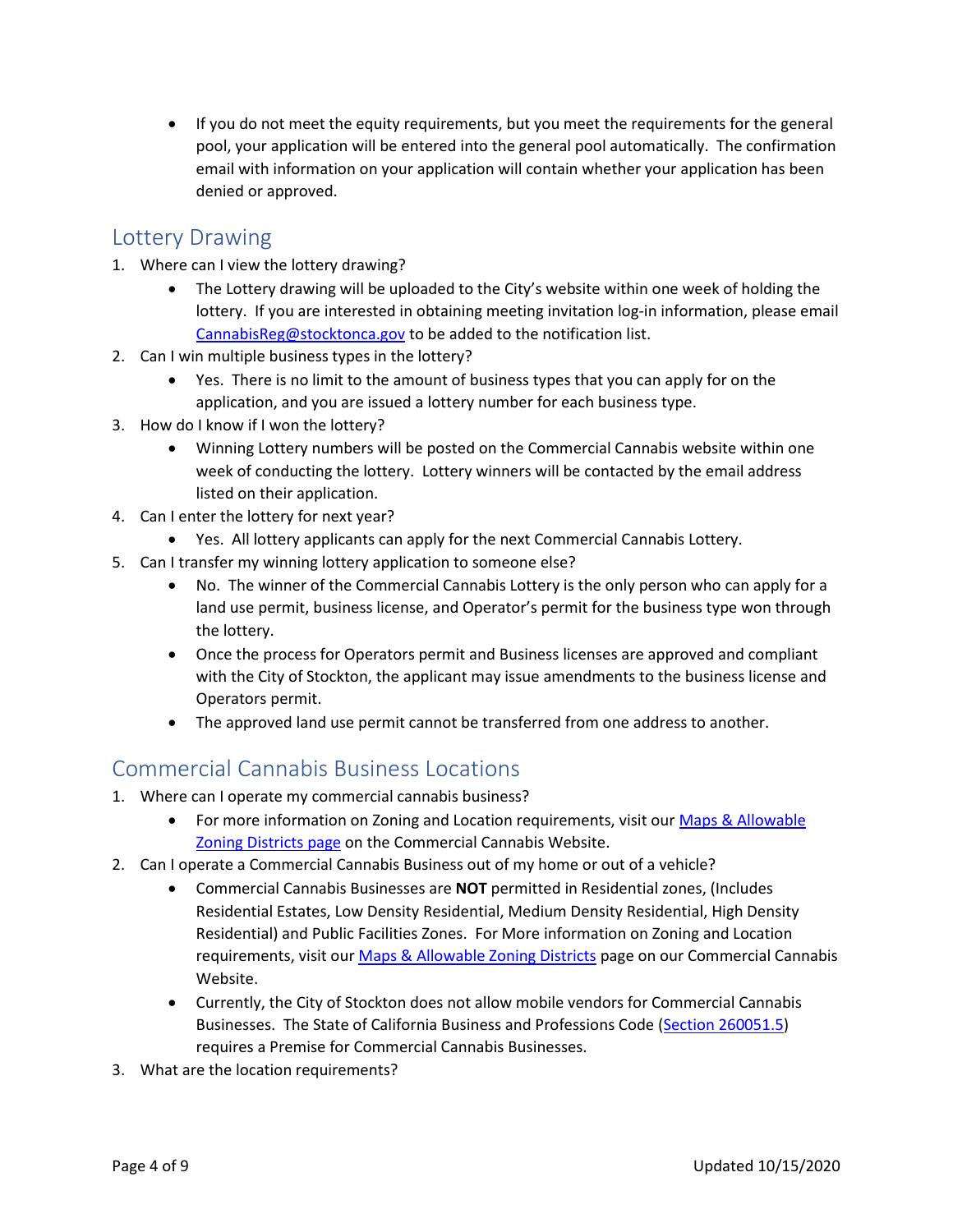- o Commercial Cannabis Businesses must abide by these location requirements as outlined in the Municipal Code [\(Section 16.80.195\).](http://qcode.us/codes/stockton/view.php?topic=5-5_100-5_100_070&frames=on)
	- Must be 300 feet from Residential Zone
	- Must be 600 feet from K-12 Schools, Parks, Religious Facilities, Child Care Centers, Family Day Care Home, or Drug-Abuse or Alcohol Treatment Facilities.
- 4. Do I have to provide a signed lease or a title agreement when I apply for a Use Permit?
	- No. A property owner signature is required on the Use Permit Application. Property Owners may require a lease agreement as a condition of their acknowledgement on the Use Permit Application.
- 5. I have a location that is not within location requirements, can I still apply?
	- Yes. Applicants can include a Location Requirement Waiver with your Use Permit Application. As permitted by 16 Cal. Code Regs. 5026(b), The City of Stockton may waive location requirements as provided in Chapter 16.176. Waivers shall only be considered for unique situations where the literal application of the distance requirement is not reasonable. Waiver Determinations will be made on a case-by-case basis. [\(Section](http://qcode.us/codes/stockton/view.php?topic=5-5_100-5_100_070&frames=on)  [16.80.195\).](http://qcode.us/codes/stockton/view.php?topic=5-5_100-5_100_070&frames=on)
- 6. What is a Location Requirement Waiver and what is required?
	- A Location Requirement Waiver is a separate document from Use Permit Application with an explanation on why the waiver is required. An application must indicate at the end a Land Use Permit application is submitted that a waiver from the location requirements is desired by the applicant. There is an additional fee to process the review of the waiver. As permitted by 16 Cal. Code Regs. 5026(b), The City of Stockton may waive location requirements as provided in Chapter 16.176. Waivers shall only be considered for unique situations where the literal application of the distance requirement is not reasonable. Waiver Determinations will be made on a case-by-case basis[. \(Section 16.80.195\).](http://qcode.us/codes/stockton/view.php?topic=5-5_100-5_100_070&frames=on)
	- A Location Requirement Waiver does not guarantee approval of the Use Permit. The Location requirement waiver will be considered as a part of a Land Use Permit Application.
- 7. Can I apply for a use permit application with an Empty or Vacant Lot?
	- Yes. This would require that the applicant also request a [design review](http://qcode.us/codes/stockton/view.php?topic=16-5-16_120&showAll=1&frames=on) for the project. There is an additional fee required. There may also be a need to conduct an environmental review based on the location and the proposed project. If your land use application is approved, then you must proceed with applying for a [Building permit](http://stocktonca.gov/government/departments/permitCenter/building.html) within 12 months. Please see the [Building Division](http://stocktonca.gov/government/departments/permitCenter/building.html) of the Community Development Department for a Building Permit application.
- 8. I have a location that I want to use, how do I know that it meets location requirements?
	- Potential applicants can request a neighborhood context map, which will detail the buffers for 300 and 600 feet, and the properties that lie within those buffers without having to submit a planning application. Contact [CannabisReg@stocktonca.gov](mailto:CannabisReg@stocktonca.gov) for more information.

#### <span id="page-4-0"></span>Use Permit Process

- 1. What is needed for a use permit application?
	- [The Use Permit Application](http://stocktonca.gov/government/departments/permitCenter/planApp.html) requires the following:
		- o A location that follows zoning and location requirements.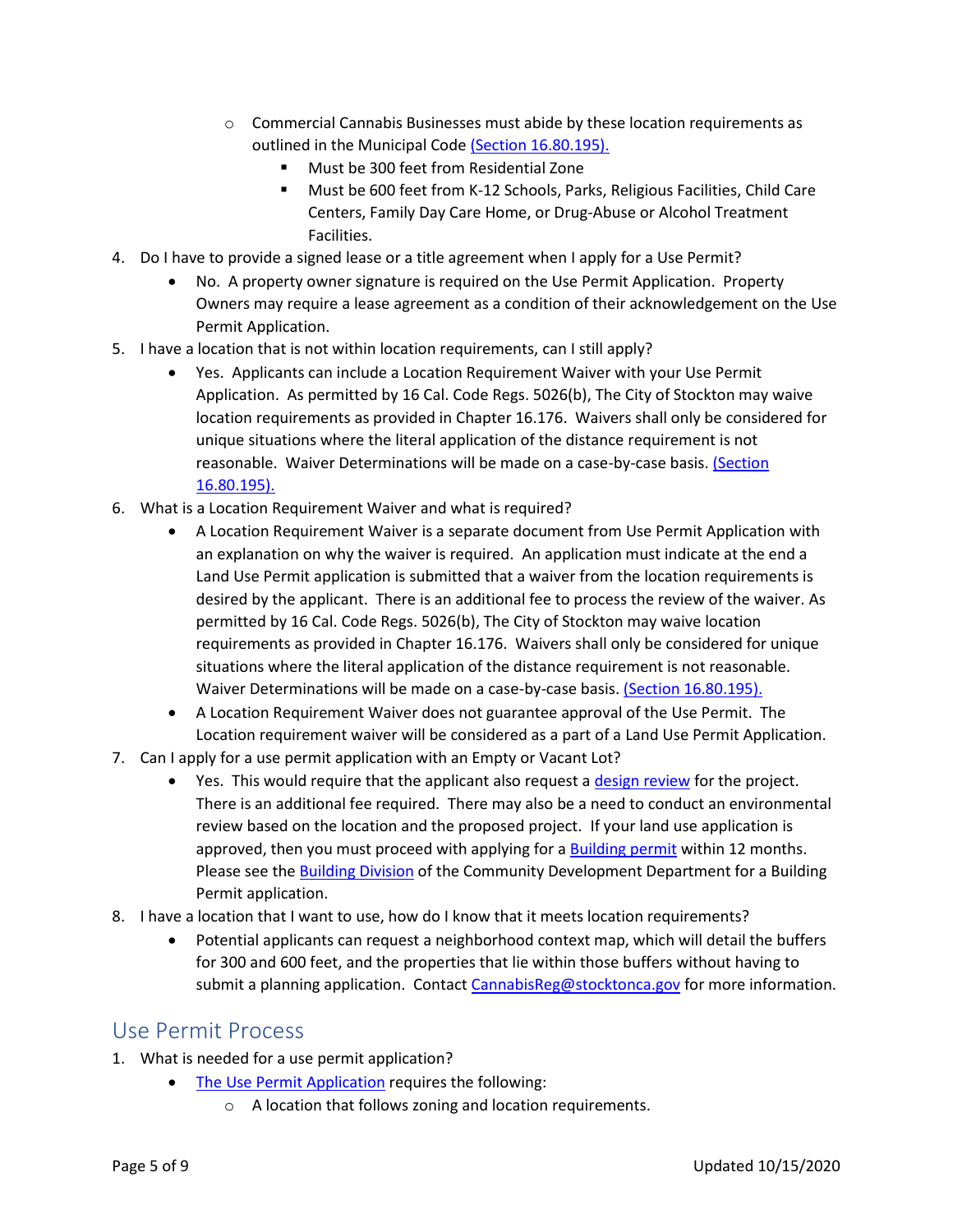- $\circ$  A completed neighborhood context map with the current land use for each address within 300 and 600 feet.
- $\circ$  A floor plan that follows the Planning Department requirements for Floor Plan submittal.
- o A site plan that follows the Planning Department requirements for Site Plan submittal.
- o The completed and signed Use Permit Application
- o The payment of Use Permit Application Fees.
- 2. For Commercial Cannabis Lottery Winners, what is the deadline to submit an application?
	- Commercial Cannabis Lottery winners have 60 days from the date of the lottery drawing to submit a complete Land Use Permit application to the Permit Center.
- 3. What happens after my application is received?
	- First, the application is reviewed by Community Development, Planning Division Staff to ensure all requirements are met. The Staff assigned to the planning application will be contacting the applicants with follow up questions to the application and application materials. The application review period can take up to 30 days to complete.
	- Once the submittal is found to be complete, the Public Notice period begins. It is required by the Stockton Municipal Code that the Public Notice period lasts 10 days. For Commission Use Permits, a public notice gets mailed out to the addresses within 300 feet of the location, notifying residents that a public hearing is occurring during a Planning Commission meeting to consider approval of a Use Permit. For an Administrative Use Permit, a public notice gets mailed to the addresses within 300 feet of the location, notifying residents that the Director of the Community Development Department will consider the Administrative permit approval. The public notice period can take up to 10 days to complete.
	- Then, the Commission Use Permit application is presented to Planning Commission at a public hearing. The Planning Commission can approve or deny the Use Permit application.
	- If the Planning Commission approves the Commission Use Permit, then the Use Permit becomes effective in 10 calendar days.
- 4. Can I apply for multiple businesses at a single location?
	- Land use permits can include multiple cannabis business types. (Ex: One Use Permit for both retail and distribution at the same address in an industrial zone.) Keep in mind that if the cannabis business is Retail Storefront, Volatile Manufacturing, Cultivation or Microbusiness then applicants must be awarded the opportunity to apply through the annual lottery program.
	- Testing Laboratory business type is the only cannabis business type that may not be located at the same location as any other cannabis business type.
- 5. Who Approves my Land Use Permit Application?
	- For Commission Use Permits or Administrative Use Permits when a request for a public hearing is made by the public, City Staff presents a staff report to a public hearing where the applicant has the opportunity to present the use and comment on the project. Board members on the Planning Commission and City council make the decision on whether a use permit is approved.
- 6. What Commercial Cannabis businesses have their land use approved?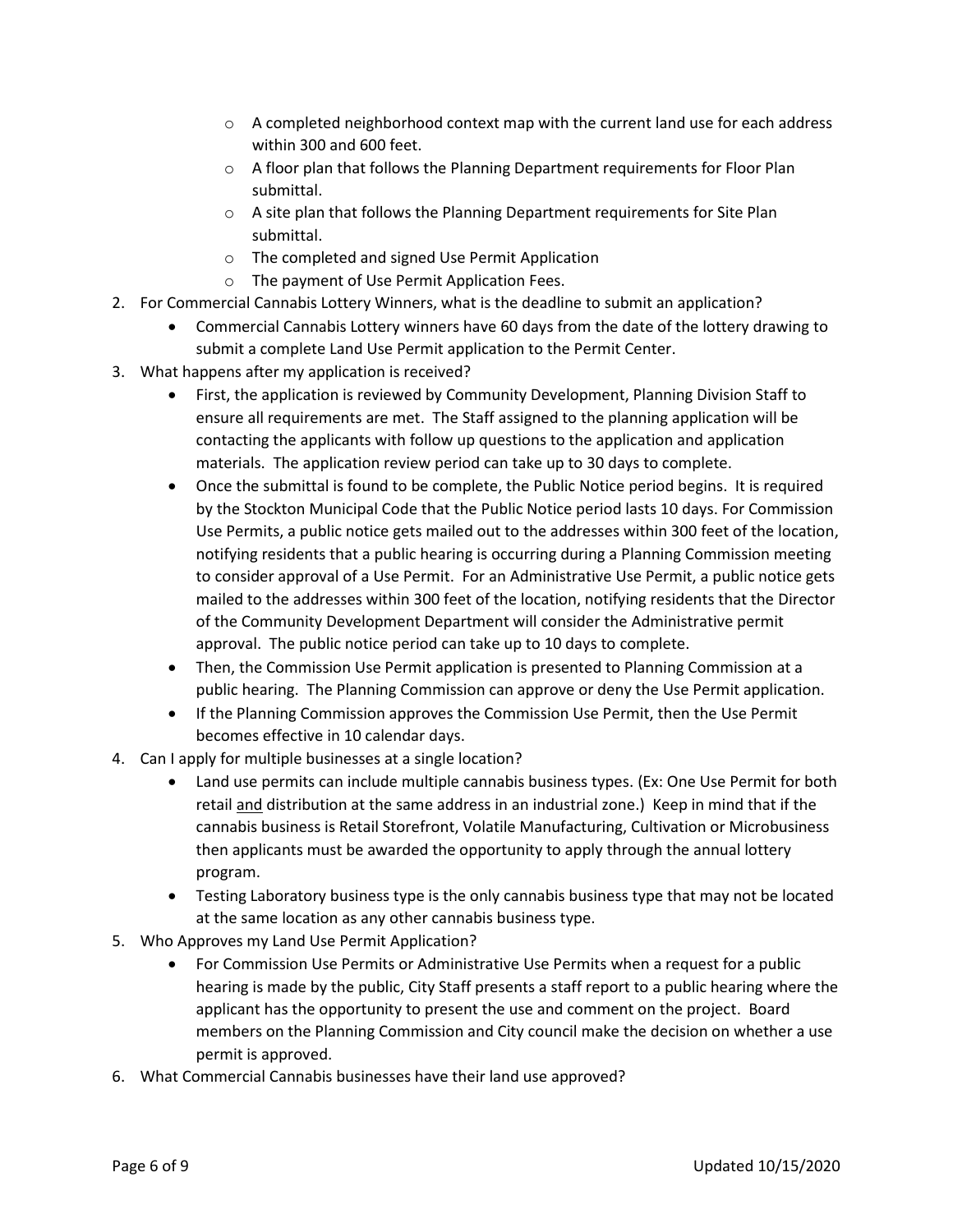- The City of Stockton keeps a list of approved land use permits for Commercial Cannabis Businesses on the Commercial Cannabis Program website. Visit ou[r Legal Cannabis](http://stocktonca.gov/government/departments/communityDevelop/cdPlanCanBus.html)  [Businesses page](http://stocktonca.gov/government/departments/communityDevelop/cdPlanCanBus.html) on the Commercial Cannabis Program website for the most current list.
- 7. Is there a limit to the number of Cannabis Businesses within a certain proximity of one another?
	- No, the Stockton Municipal Code no longer includes restrictions based on proximity of other Commercial Cannabis businesses.
- 8. What happens after my use permit is approved?
	- Once the Use Permit has been approved, the applicant may apply for Tenant Improvements (TI's) or Building Permit as needed for the property with the Community Development Department.
	- Once the Use Permit has been approved, the applicant is directed to apply for Business License, Operator's Permit, and State License.

#### Business License Process

- 1. What is needed for a business license?
	- The [Business License Application](http://stocktonca.gov/files/CannabisBusinessLicenseApp.pdf) for Commercial Cannabis requires the following:
		- o An approved Use Permit
		- o Fees associated with the Operators Permit Application
		- o [Police Clearance Forms](http://ww1.stocktonca.gov/Departments/Police/Contact-Us/Contact-and-Hours-of-Service) to be completed and submitted for each owner and employee.
		- o The Annual Fee for Business License (Once the Operator's Permit is approved).
- 2. How long does this process take?
	- The Business License is approved when the Operator's Permit is approved.
- 3. When will I pay my annual fee for Business license taxes?
	- The annual business license taxes will be accepted when the Operator's Permit is approved.

#### State Cannabis License

- 1. What is needed to obtain a State license?
	- The requirements for a State License are listed on the Website. Visit the State of California [Bureau of Cannabis Control](https://bcc.ca.gov/) for retail, delivery, and distribution resources and licensing. Visit the State of California Food and Agriculture Cal Cannabis website for [Cultivation](http://calcannabis.cdfa.ca.gov/)  [regulations](http://calcannabis.cdfa.ca.gov/) and licensing. Visit the State of California Department of Public Health [division](https://www.cdph.ca.gov/Programs/CEH/DFDCS/MCSB/Pages/MCSB.aspx)  [on Cannabis Manufacturing](https://www.cdph.ca.gov/Programs/CEH/DFDCS/MCSB/Pages/MCSB.aspx) for resources and licensing.
	- The State licensing agency contacts the Police Department for confirmation of compliance. If the applicant is in good faith effort to proceed with the Operator's Permit, then the Police Department will notify the State that the Applicant is in compliance or in process of compliance with Local Ordinance.
- 2. Should I get my State license first?
	- The State will not issue a license if the business is not in compliance with local ordinance. To receive a Letter of Compliance from the City of Stockton, the applicant must follow local regulations with applying for a Commercial Cannabis Business.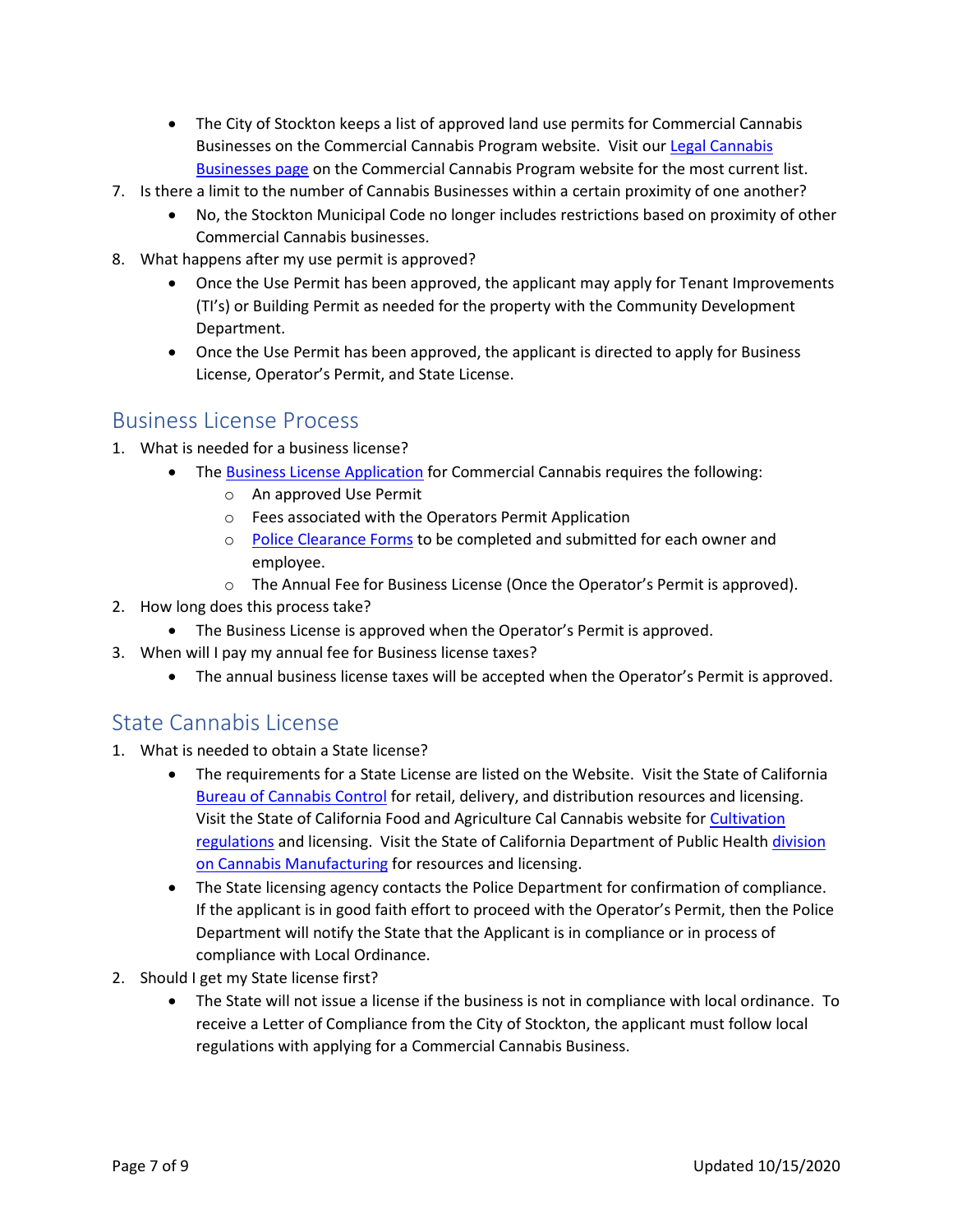## Operators Permit Process

- 1. What is needed to obtain an Operators permit?
	- The following is needed for the Operator's [Permit Application:](http://stocktonca.gov/files/CannabisOperatorsPermitApp.pdf)
		- o Security and Lighting Plan
		- o Background checks of the business owner and employees
		- o Statement of Consent from property owner
		- o Letter of Compliance from the State License Department
		- o Final Police Department Inspection
- 2. How long does this process take?
	- a. The average processing time takes up to 2-3 months to complete.

## Operating a Commercial Cannabis Business

- 1. When will I be able to open?
	- Commercial Cannabis Businesses will be able to open with the following approvals:
		- o Approval of the Land Use Permit from the Planning Department at the Community Development Department
		- o Certificate of Occupancy from the Building Department at the Community Development Department
		- o State Commercial Cannabis License approval
		- o Business License application approval
		- o Operators permit approval
- 2. Can I transfer my cannabis business to someone else?
	- Land use permits are in effect at the address of issuance regardless of applicant, and no transfers are needed once the land use permit has been approved. The land use permit cannot be transferred while in the process of approval.
	- Business licenses are renewed annually and can be amended by the applicant.
	- Operators permits are renewed annually and can be issued with affidavits if there is a change in ownership or any change in employees.
- 3. Can I expand my Cannabis business to another location?
	- Commercial Cannabis Businesses require completion of the entire licensing process: Land Use Permit, Business license, and Operators permit for each location of a Commercial Cannabis Business.
- 4. Does the City of Stockton charge any annual fees for commercial cannabis businesses?
	- The City of Stockton requires the annual payment of the Business license to renew Business license for all Businesses and a notice of renewal for an operator's permit to be submitted to Stockton Police Department. Commercial cannabis businesses are also required to pay a cannabis business tax based on revenue. The current rates are:
		- $\circ$  Cultivation 5%
		- o Retail (Non-Storefront and Storefront) 5%
		- o Manufacturing (Non-Volatile and Volatile) 3%
		- o Microbusiness 5%
		- o Distribution 1%
		- o Testing Laboratory 0%